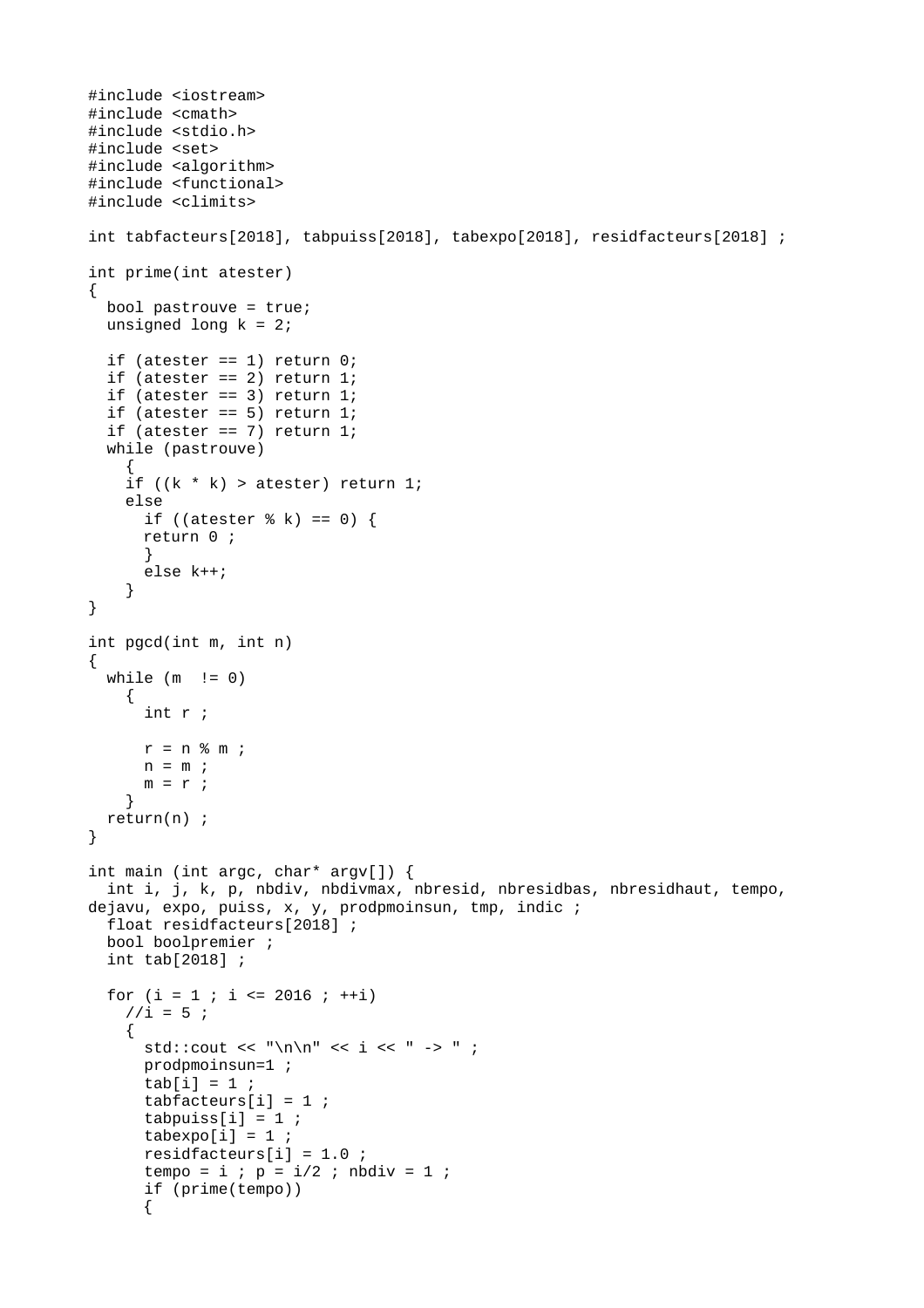```
tabfacteurs[1] = tempo;
       tabpuiss[1] = tempo;tabexpo[1] = 1;}
     else while ((tempo > 1) && (p > 1)) {
             if ((prime(p)) && ((tempo\%) == 0) {
              tabfacteurs[nbdiv] = p;
              nbdiv = nbdiv+1 ;
              tempo = tempo/p;
             }
             p=p-1 ;
            }
       if (not(prime(i))) nbdiv=nbdiv-1 ;
     if ((nbdiv == 1) & 0 & (prime(i))){
       tabpuiss[1] = i;tabexp[1] = 1;}
     else if ((nbdiv == 1) & (not(prime(i)))){
        tempo = tabfacteurs[1] ;
       tabpuiss[1] = i;expo = 1 ;
        while (tempo < i)
          {
             tempo=tempo*tabfacteurs[1] ;
           expo = expo+1;
          }
       tabexpo[1] = expo;
     }
      else if (nbdiv > 1)
     {
       for (k = 1 ; k \le h nbdiv; ++k) {
            tempo = tabfactors[k];
           expo = 1while (((i % tempo) == 0) && (tempo < i)){
              tempo=tempo*tabfacteurs[k] ;
             expo = expo+1 ;
           }
            tabpuiss[k] = tempo/tabfacteurs[k] ;
            tabexpo[k] = expo-1; }
      }
     for (k = 1 ; k \le h nbdiv; ++k){
          std::cout << tabfacteurs[k] << "^" ;
        std::cout << tabexpo[k] << "." ;
       for (tmp = 1; tmp <= tabexpo[k]; ++tmp)
         production = prodpmoinsun*(tabfactors[k]-1);
     }
     indic = 1 ;
 for (tmp=2 ; tmp <= i-1 ; ++tmp) if (pgcd(i,tmp)==1) indic++ ;
 std::cout << "\nphi -> " << indic ;
      std::cout << "\n" ;
       std::cout << "puissances -> " ;
      tab[1] = 1;for (i = 2; i \le i-1; ++i)
```